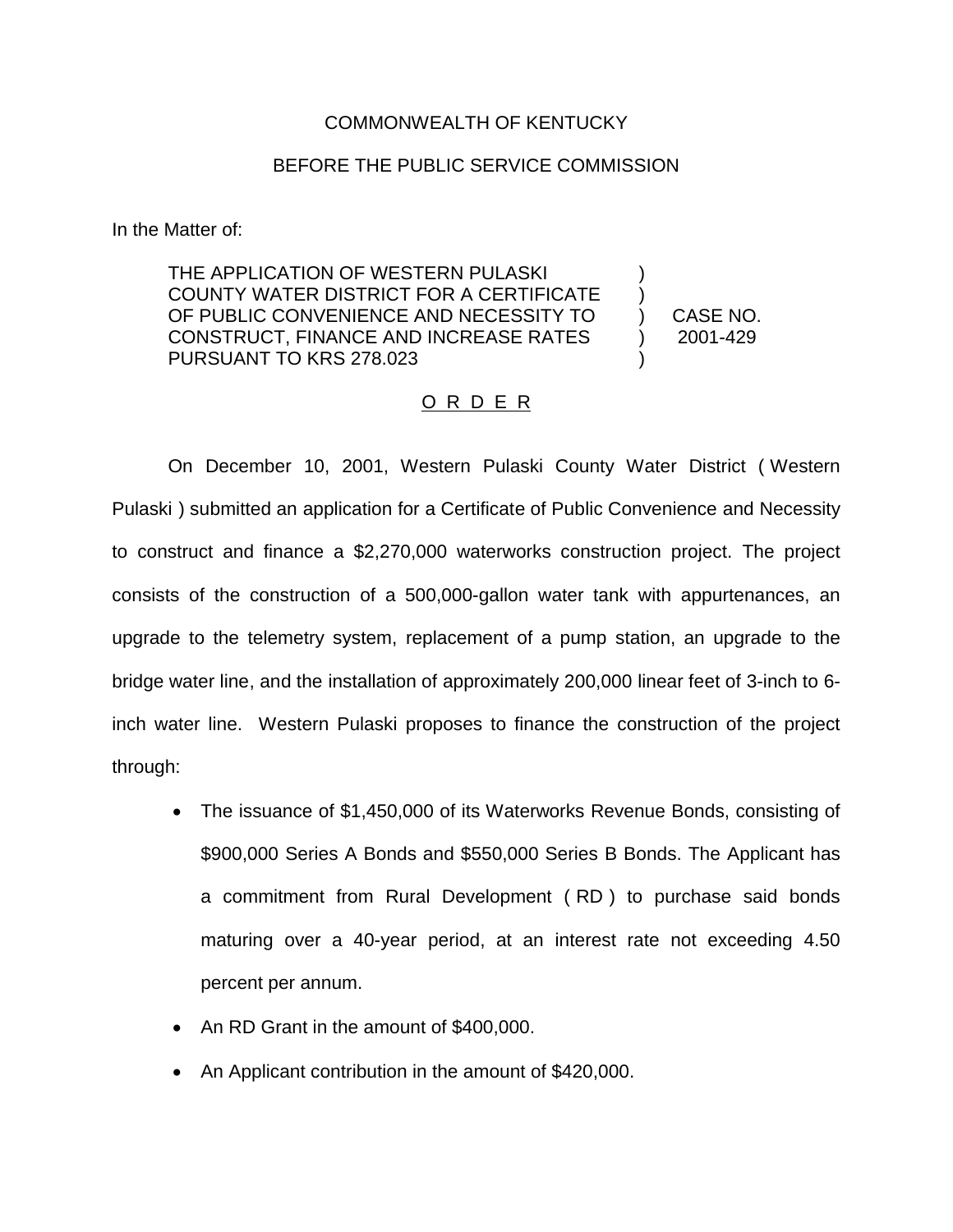Western Pulaski s application was made pursuant to KRS 278.023, which requires the Commission to accept agreements between water utilities and the U.S. Department of Agriculture or the U.S. Department of Housing and Urban Development and to issue the necessary orders to implement the terms of such agreements within 30 days of satisfactory completion of the minimum filing requirements. Given that minimum filing requirements were met in this case on December 10, 2001, KRS 278.023 does not grant the Commission any discretionary authority to modify or reject any portion of this agreement.

IT IS THEREFORE ORDERED that:

1. Western Pulaski is granted a Certificate of Public Convenience and Necessity for the proposed construction project.

2. Western Pulaski s proposed plan of financing with RD is accepted.

3. Western Pulaski is authorized to issue bonds not to exceed \$1,450,000.

4. Western Pulaski shall file a copy of the as-built drawings and a certified statement that the construction has been satisfactorily completed in

-2-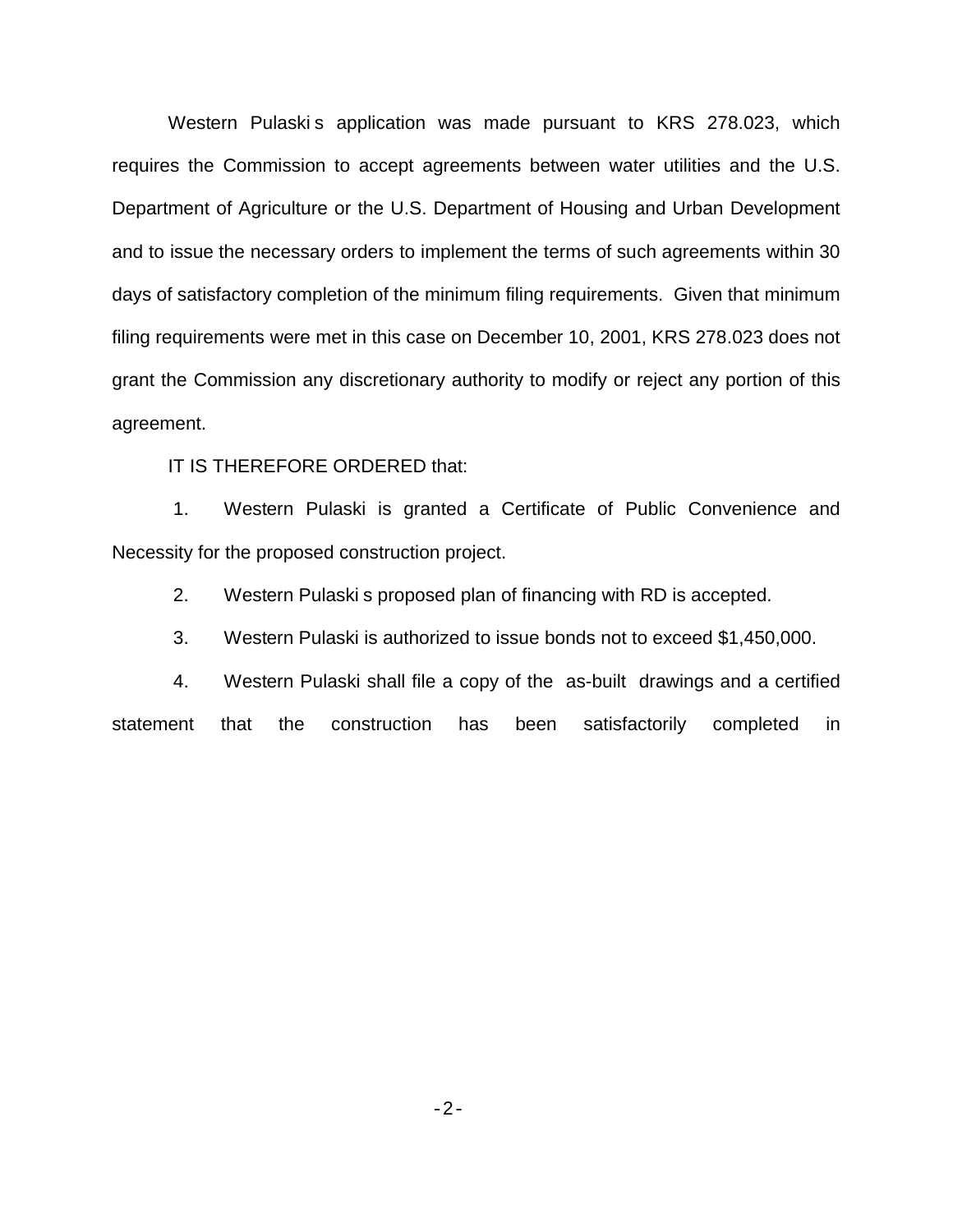accordance with the contract plans and specifications within 60 days of the substantial completion of the construction certificated herein.

5. Western Pulaski shall notify the Commission one week prior to the actual start of construction and at the 50 percent completion point.

6. Three years from the effective date of this Order, Western Pulaski shall file an income statement, along with any pro forma adjustments, in sufficient detail to demonstrate that the rates approved herein are sufficient to meet its operating expenses and annual debt service requirements.

7. Western Pulaski shall monitor the adequacies of the expanded water distribution system after construction. If the level of service is inadequate or declining or the pressure to any customer is outside the requirements of 807 KAR 5:066, Section 5(1), Western Pulaski shall take immediate action to maintain the level of service in conformance with the regulations of the Commission.

Nothing contained herein shall be deemed a warranty of the Commonwealth of Kentucky, or any agency thereof, of the financing herein accepted.

Done at Frankfort, Kentucky, this 9<sup>th</sup> day of January, 2002.

ATTEST: